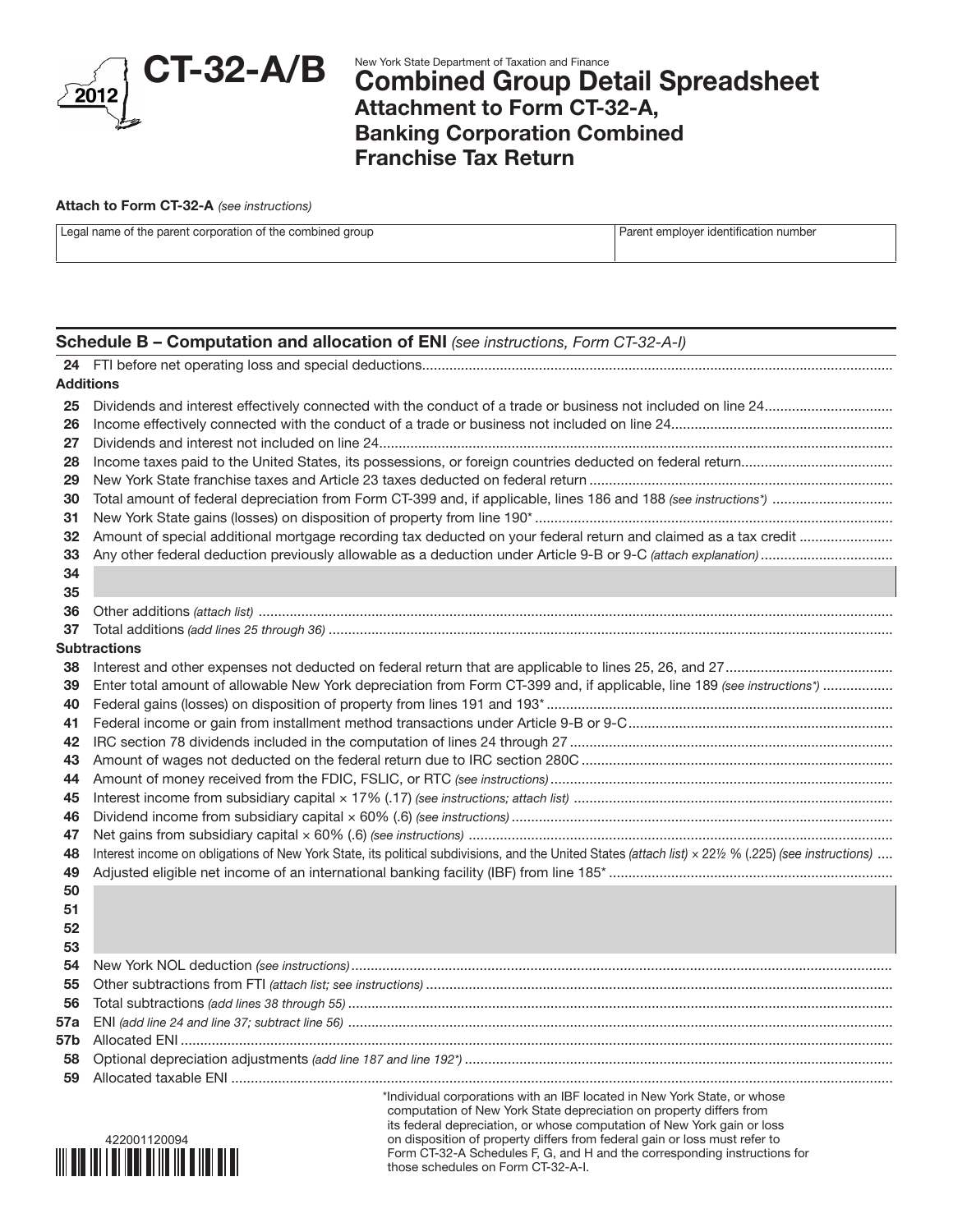|     | <b>Corporation #1</b>     | <b>Corporation #2</b>                                        | <b>Corporation #3</b>     | <b>Corporation #4</b>     | <b>Total</b> |
|-----|---------------------------|--------------------------------------------------------------|---------------------------|---------------------------|--------------|
|     | EIN                       | EIN                                                          | <b>EIN</b>                | EIN                       |              |
|     | Legal name of corporation | Legal name of corporation                                    | Legal name of corporation | Legal name of corporation |              |
|     |                           |                                                              |                           |                           |              |
|     |                           |                                                              |                           |                           |              |
|     |                           | Schedule B - Computation and allocation of entire net income |                           |                           |              |
| 24  |                           |                                                              |                           |                           | 24           |
|     | <b>Additions</b>          |                                                              |                           |                           |              |
| 25  |                           |                                                              |                           |                           | 25           |
| 26  |                           |                                                              |                           |                           | 26           |
| 27  |                           |                                                              |                           |                           | 27           |
| 28  |                           |                                                              |                           |                           | 28           |
| 29  |                           |                                                              |                           |                           | 29           |
| 30  |                           |                                                              |                           |                           | 30           |
| 31  |                           |                                                              |                           |                           | 31           |
| 32  |                           |                                                              |                           |                           | 32           |
| 33  |                           |                                                              |                           |                           | 33           |
| 34  |                           |                                                              |                           |                           |              |
| 35  |                           |                                                              |                           |                           |              |
| 36  |                           |                                                              |                           |                           | 36           |
| 37  |                           |                                                              |                           |                           | 37           |
|     | <b>Subtractions</b>       |                                                              |                           |                           |              |
| 38  |                           |                                                              |                           |                           | 38           |
| 39  |                           |                                                              |                           |                           | 39           |
| 40  |                           |                                                              |                           |                           | 40           |
| 41  |                           |                                                              |                           |                           | 41           |
| 42  |                           |                                                              |                           |                           | 42           |
| 43  |                           |                                                              |                           |                           | 43           |
| 44  |                           |                                                              |                           |                           | 44           |
| 45  |                           |                                                              |                           |                           | 45           |
| 46  |                           |                                                              |                           |                           | 46           |
| 47  |                           |                                                              |                           |                           | 47           |
| 48  |                           |                                                              |                           |                           | 48           |
| 49  |                           |                                                              |                           |                           | 49           |
| 50  |                           |                                                              |                           |                           |              |
| 51  |                           |                                                              |                           |                           |              |
| 52  |                           |                                                              |                           |                           |              |
| 53  |                           |                                                              |                           |                           |              |
| 54  |                           |                                                              |                           |                           | 54           |
| 55  |                           |                                                              |                           |                           | 55           |
| 56  |                           |                                                              |                           |                           | 56           |
| 57a |                           |                                                              |                           |                           | 57a          |
| 57b |                           |                                                              |                           |                           |              |
| 58  |                           |                                                              |                           |                           | 58           |
| 59  |                           |                                                              |                           |                           |              |

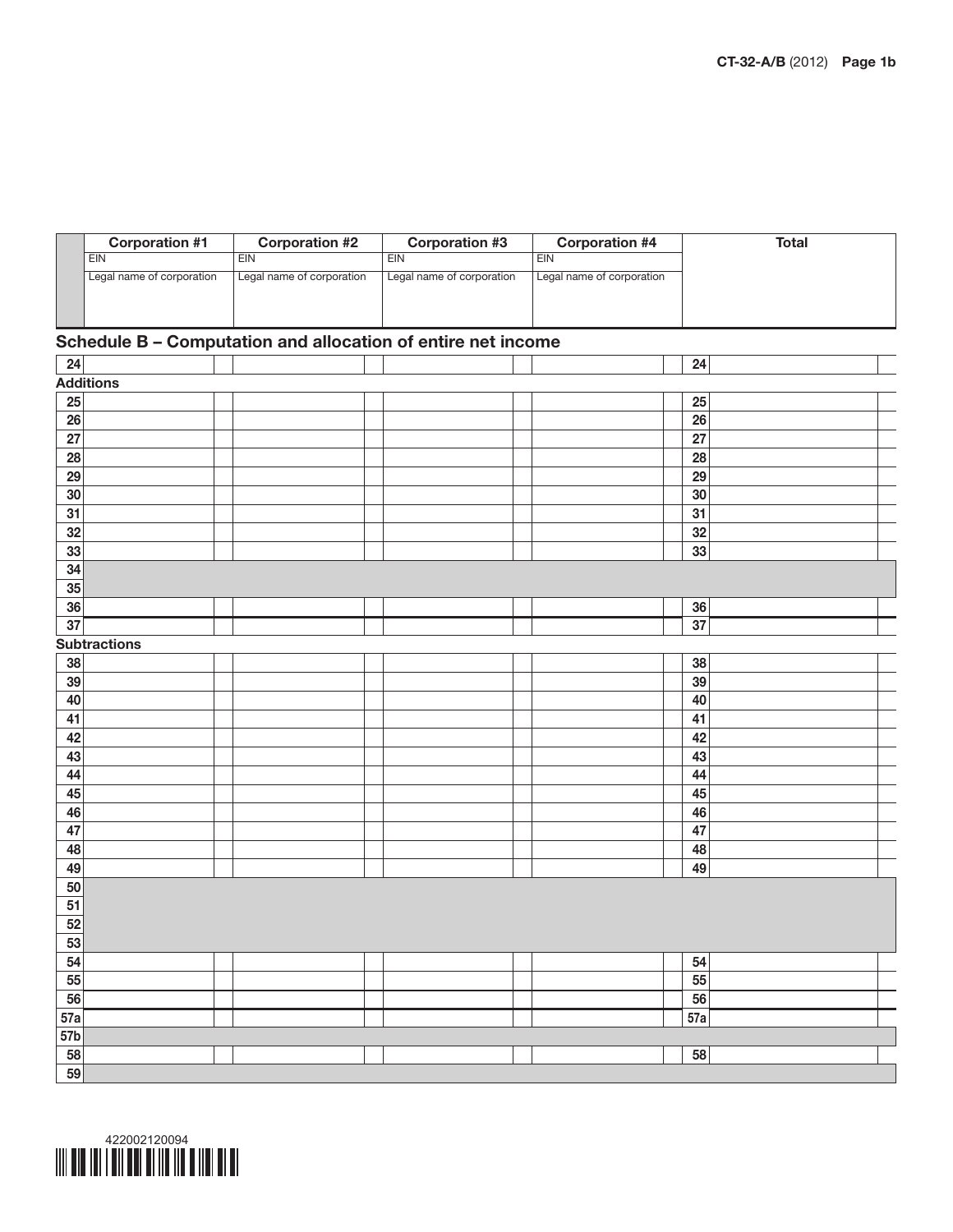| I Legal name of parent corporation | Parent employer identification number |
|------------------------------------|---------------------------------------|
|                                    |                                       |

# Schedule C – Computation and allocation of alternative ENI

### Schedule D – Computation of taxable assets

*(Read instructions before completing this schedule.)*

| <b>73</b> Compute net worth ratio:        | Net worth on last day of the tax year<br>Total assets on last day of the tax year |  |
|-------------------------------------------|-----------------------------------------------------------------------------------|--|
| <b>74</b> Compute percentage of mortgages | Average quarterly balance of mortgages                                            |  |
| included in total assets:                 | Average quarterly balance of total assets                                         |  |

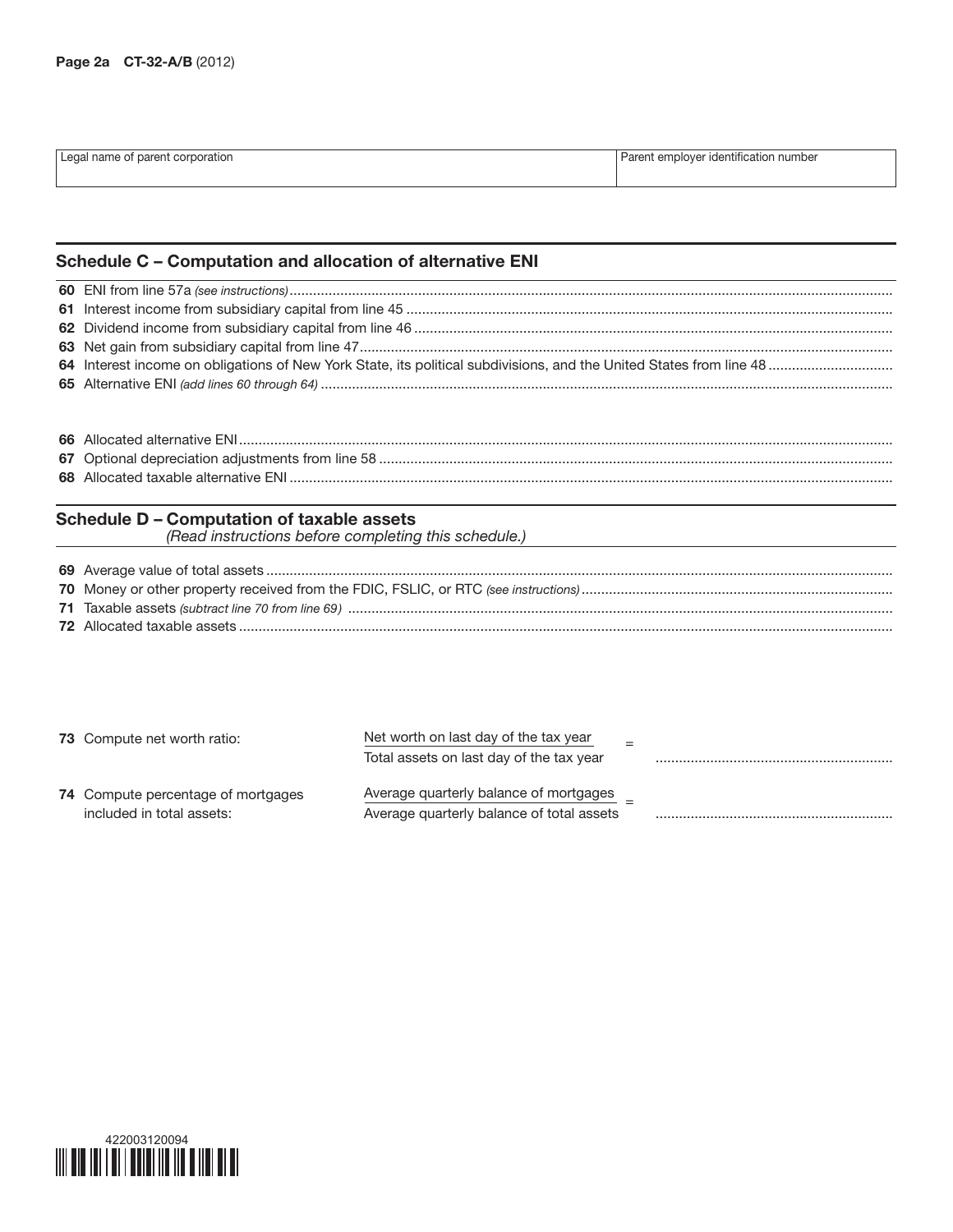| <b>Corporation #1</b>     | <b>Corporation #2</b>     | <b>Corporation #3</b>     | <b>Corporation #4</b>     | Total |
|---------------------------|---------------------------|---------------------------|---------------------------|-------|
| <b>EIN</b>                | EIN                       | EIN                       | <b>EIN</b>                |       |
| Legal name of corporation | Legal name of corporation | Legal name of corporation | Legal name of corporation |       |
|                           |                           |                           |                           |       |
|                           |                           |                           |                           |       |

### Schedule C – Computation and allocation of alternative ENI

| 60 |  |  |  |  | 60 |  |
|----|--|--|--|--|----|--|
| 61 |  |  |  |  | 64 |  |
| 62 |  |  |  |  | 62 |  |
| 63 |  |  |  |  | 63 |  |
| 64 |  |  |  |  | 64 |  |
| 65 |  |  |  |  | 65 |  |

| 66                          |  |  |        |  |
|-----------------------------|--|--|--------|--|
| . 6 <sup>-</sup><br>$\cdot$ |  |  | $\sim$ |  |
| 68                          |  |  |        |  |

## Schedule D – Computation of taxable assets

| 69           |  |  |  |  | 69 |  |
|--------------|--|--|--|--|----|--|
| $70^{\circ}$ |  |  |  |  | 70 |  |
| - 1          |  |  |  |  | -- |  |
| 70<br>-      |  |  |  |  |    |  |

| 73 | $\frac{0}{0}$ | % | 0/2 | $\%$ | 73 |
|----|---------------|---|-----|------|----|
|    |               |   |     |      |    |
| 74 | $\frac{9}{6}$ | % | 0/2 | %    | 74 |

Note: A banking corporation whose largest tax, computed on a separate basis, is on taxable assets and whose net worth ratio, computed on a separate basis, is less than 5% and whose total assets, computed on a separate basis, are made up of 33% or more of mortgages cannot be included on the combined return.

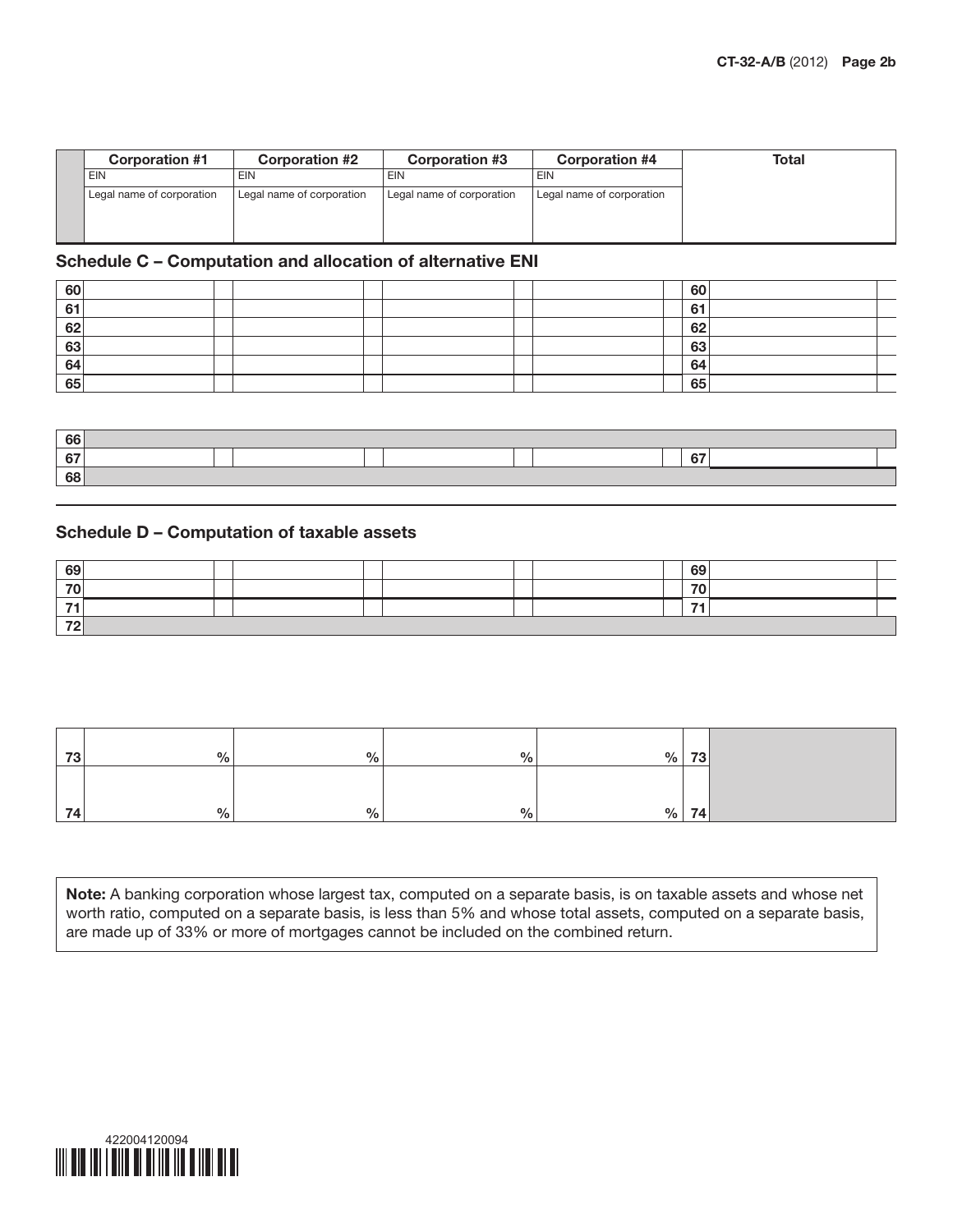|     | Legal name of parent corporation                                                                                              |    | Parent employer identification number |
|-----|-------------------------------------------------------------------------------------------------------------------------------|----|---------------------------------------|
|     | <b>Schedule E - Allocation percentages (see instructions)</b>                                                                 |    |                                       |
|     | Part 1 - Computation of ENI allocation percentage - If you are claiming an allocation outside New York State, attach an       |    |                                       |
|     | explanation of the business carried on outside New York that gives you the right to allocate.                                 |    |                                       |
|     | If the corporation has an IBF located in New York State, mark an $X$ in the appropriate box below and see instructions.       |    |                                       |
|     | IBF modification method<br>The corporation computed ENI using the:                                                            | or | IBF formula allocation method         |
|     |                                                                                                                               |    |                                       |
|     | 75 Wages, salaries, and other compensation of employees (except general executive officers) within New York State             |    |                                       |
|     |                                                                                                                               |    |                                       |
|     | 77 Wages, salaries, and other compensation of employees (except general executive officers) within and outside New York State |    |                                       |
|     |                                                                                                                               |    |                                       |
|     | Receipts during the tax period from within New York State:                                                                    |    |                                       |
|     |                                                                                                                               |    |                                       |
|     |                                                                                                                               |    |                                       |
|     |                                                                                                                               |    |                                       |
|     |                                                                                                                               |    |                                       |
|     |                                                                                                                               |    |                                       |
|     |                                                                                                                               |    |                                       |
|     |                                                                                                                               |    |                                       |
|     |                                                                                                                               |    |                                       |
|     |                                                                                                                               |    |                                       |
|     |                                                                                                                               |    |                                       |
|     |                                                                                                                               |    |                                       |
|     |                                                                                                                               |    |                                       |
|     | Receipts during the tax period from within and outside New York State:                                                        |    |                                       |
|     |                                                                                                                               |    |                                       |
|     |                                                                                                                               |    |                                       |
|     |                                                                                                                               |    |                                       |
|     |                                                                                                                               |    |                                       |
|     |                                                                                                                               |    |                                       |
|     |                                                                                                                               |    |                                       |
| 97  |                                                                                                                               |    |                                       |
|     |                                                                                                                               |    |                                       |
|     |                                                                                                                               |    |                                       |
|     |                                                                                                                               |    |                                       |
|     |                                                                                                                               |    |                                       |
|     |                                                                                                                               |    |                                       |
|     |                                                                                                                               |    |                                       |
|     | Deposits maintained in branches within New York State:                                                                        |    |                                       |
|     |                                                                                                                               |    |                                       |
| 106 |                                                                                                                               |    |                                       |
| 107 |                                                                                                                               |    |                                       |
|     | Deposits maintained in branches within and outside New York State:                                                            |    |                                       |
|     |                                                                                                                               |    |                                       |
| 109 |                                                                                                                               |    |                                       |
| 110 |                                                                                                                               |    |                                       |
| 111 |                                                                                                                               |    |                                       |
|     |                                                                                                                               |    |                                       |
|     |                                                                                                                               |    |                                       |
|     |                                                                                                                               |    |                                       |
|     |                                                                                                                               |    |                                       |

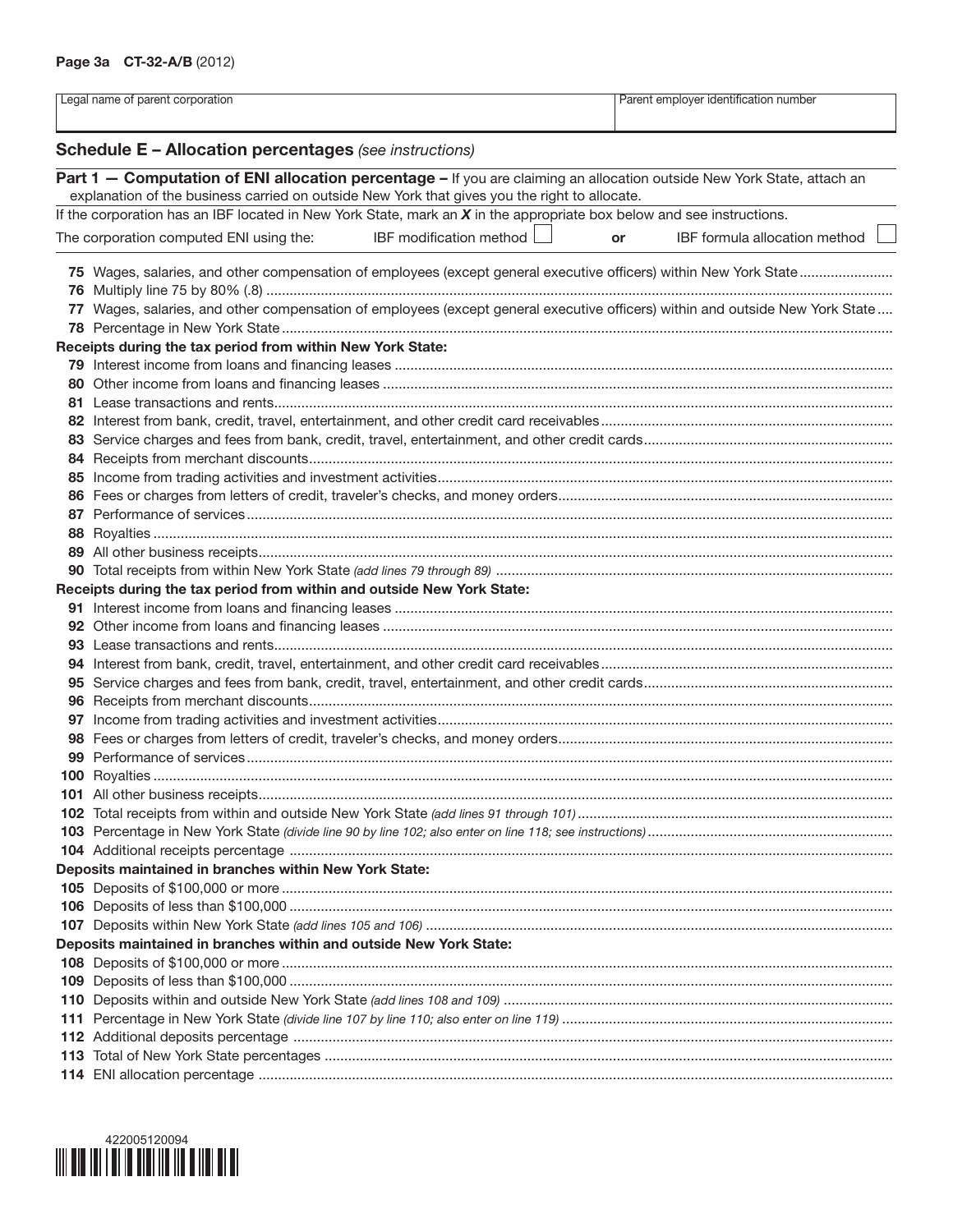

| 75    |               |               |               | 75              |
|-------|---------------|---------------|---------------|-----------------|
| 76    |               |               |               | 76              |
| 77    |               |               |               | 77              |
| 78    |               |               |               |                 |
|       |               |               |               |                 |
| 79    |               |               |               | 79              |
| 80    |               |               |               | 80              |
| 81    |               |               |               | 81              |
| 82    |               |               |               | 82              |
| 83    |               |               |               | 83              |
| 84    |               |               |               | 84              |
| 85    |               |               |               | 85              |
| 86    |               |               |               | 86              |
| 87    |               |               |               | 87              |
| 88    |               |               |               | 88              |
| 89    |               |               |               | 89              |
| 90    |               |               |               | 90              |
|       |               |               |               |                 |
| 91    |               |               |               | 91              |
| 92    |               |               |               | 92              |
| 93    |               |               |               | 93              |
| 94    |               |               |               | 94              |
| 95    |               |               |               | 95              |
| 96    |               |               |               | 96              |
| 97    |               |               |               | 97              |
| 98    |               |               |               | 98              |
| 99    |               |               |               | 99              |
| 100   |               |               |               | 100             |
| 101   |               |               |               | 101             |
| 102   |               |               |               | 102             |
| 103   | $\frac{0}{6}$ | $\frac{0}{6}$ | $\frac{0}{6}$ | $\sqrt{96}$ 103 |
| 104   |               |               |               |                 |
|       |               |               |               |                 |
| 105   |               |               |               | 105             |
| 106   |               |               |               | 106             |
| 107   |               |               |               | 107             |
|       |               |               |               |                 |
| 108   |               |               |               | 108             |
| 109   |               |               |               | 109             |
| 110   |               |               |               | 110             |
| $111$ | $\frac{0}{6}$ | $\frac{0}{6}$ | $\frac{0}{6}$ | $\sqrt{96}$ 111 |
| $112$ |               |               |               |                 |
| $113$ |               |               |               |                 |
| 114   |               |               |               |                 |

**Corporation #1** Corporation #2 Corporation #3 Corporation #4 Total

EIN EIN EIN EIN

Legal name of corporation Legal name of corporation Legal name of corporation Legal name of corporation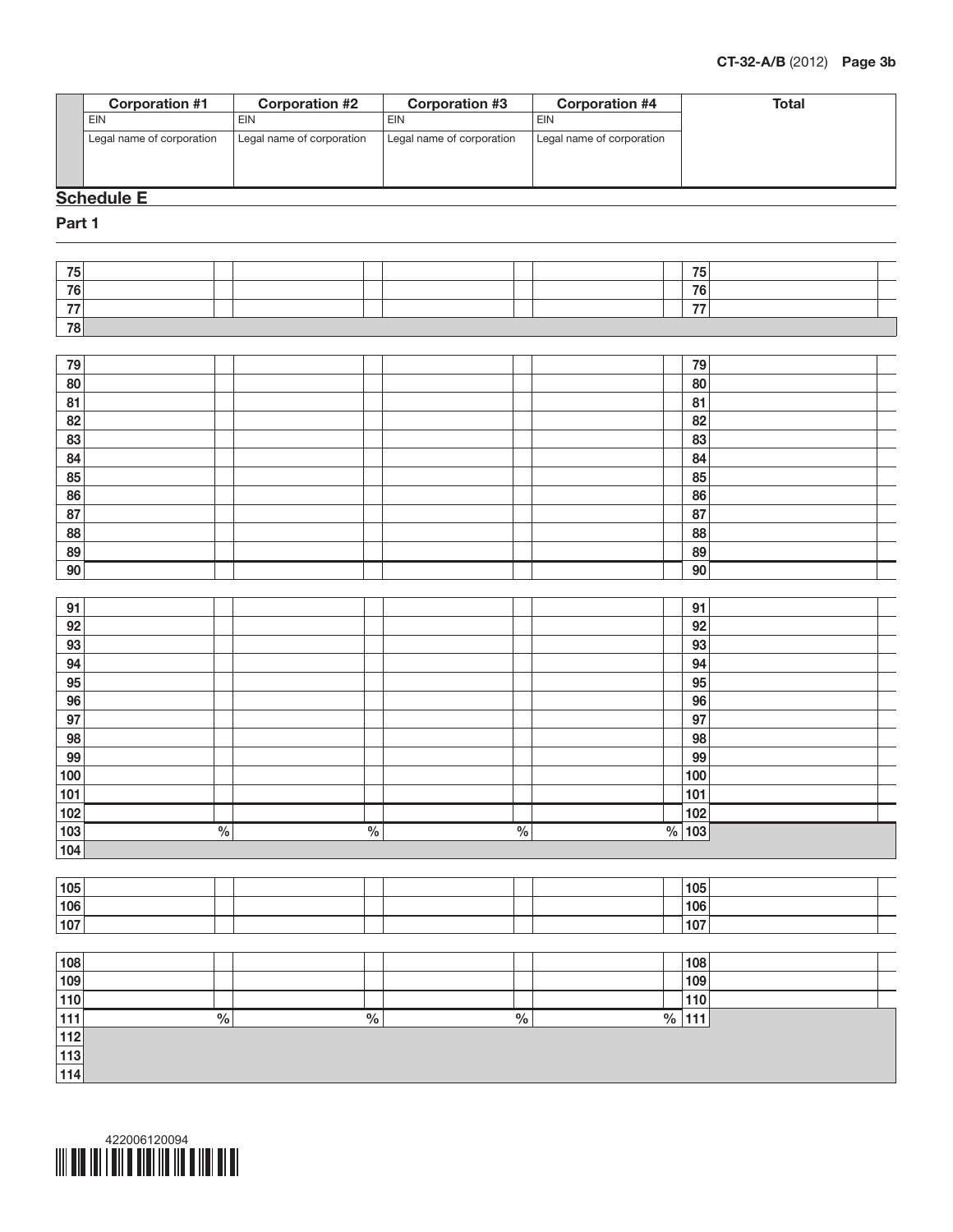| Legal name of parent corporation                                                                                                                                                             | Parent employer identification number |
|----------------------------------------------------------------------------------------------------------------------------------------------------------------------------------------------|---------------------------------------|
|                                                                                                                                                                                              |                                       |
| <b>Schedule E - Allocation percentages (continued)</b>                                                                                                                                       |                                       |
|                                                                                                                                                                                              |                                       |
| Part 2 - Computation of alternative ENI allocation percentage                                                                                                                                |                                       |
|                                                                                                                                                                                              |                                       |
| 116 Wages, salaries, and other compensation of employees (except general executive officers) within and outside New York State                                                               |                                       |
|                                                                                                                                                                                              |                                       |
|                                                                                                                                                                                              |                                       |
|                                                                                                                                                                                              |                                       |
|                                                                                                                                                                                              |                                       |
|                                                                                                                                                                                              |                                       |
| Part 3 - Computation of taxable assets allocation percentage (If the corporation has an IBF located in New York State,                                                                       |                                       |
| include all activities of the IBF in both the numerator and denominator when computing the taxable asset allocation.)                                                                        |                                       |
|                                                                                                                                                                                              |                                       |
|                                                                                                                                                                                              |                                       |
| 124 Wages, salaries, and other compensation of employees (except general executive officers) within and outside New York State<br>Receipts during the tax period from within New York State: |                                       |
|                                                                                                                                                                                              |                                       |
|                                                                                                                                                                                              |                                       |
|                                                                                                                                                                                              |                                       |
|                                                                                                                                                                                              |                                       |
|                                                                                                                                                                                              |                                       |
|                                                                                                                                                                                              |                                       |
|                                                                                                                                                                                              |                                       |
|                                                                                                                                                                                              |                                       |
|                                                                                                                                                                                              |                                       |
|                                                                                                                                                                                              |                                       |
|                                                                                                                                                                                              |                                       |
|                                                                                                                                                                                              |                                       |
| Receipts during the tax period from within and outside New York State:                                                                                                                       |                                       |
|                                                                                                                                                                                              |                                       |
|                                                                                                                                                                                              |                                       |
|                                                                                                                                                                                              |                                       |
|                                                                                                                                                                                              |                                       |
|                                                                                                                                                                                              |                                       |
|                                                                                                                                                                                              |                                       |
|                                                                                                                                                                                              |                                       |
|                                                                                                                                                                                              |                                       |
|                                                                                                                                                                                              |                                       |
|                                                                                                                                                                                              |                                       |
|                                                                                                                                                                                              |                                       |
|                                                                                                                                                                                              |                                       |
| Deposits maintained in branches within New York State:                                                                                                                                       |                                       |
|                                                                                                                                                                                              |                                       |
|                                                                                                                                                                                              |                                       |
|                                                                                                                                                                                              |                                       |
| Deposits maintained in branches within and outside New York State:                                                                                                                           |                                       |
|                                                                                                                                                                                              |                                       |
|                                                                                                                                                                                              |                                       |
|                                                                                                                                                                                              |                                       |
| Note: Lines 125, 150, 151, and 158 through 161 do not require entries                                                                                                                        |                                       |